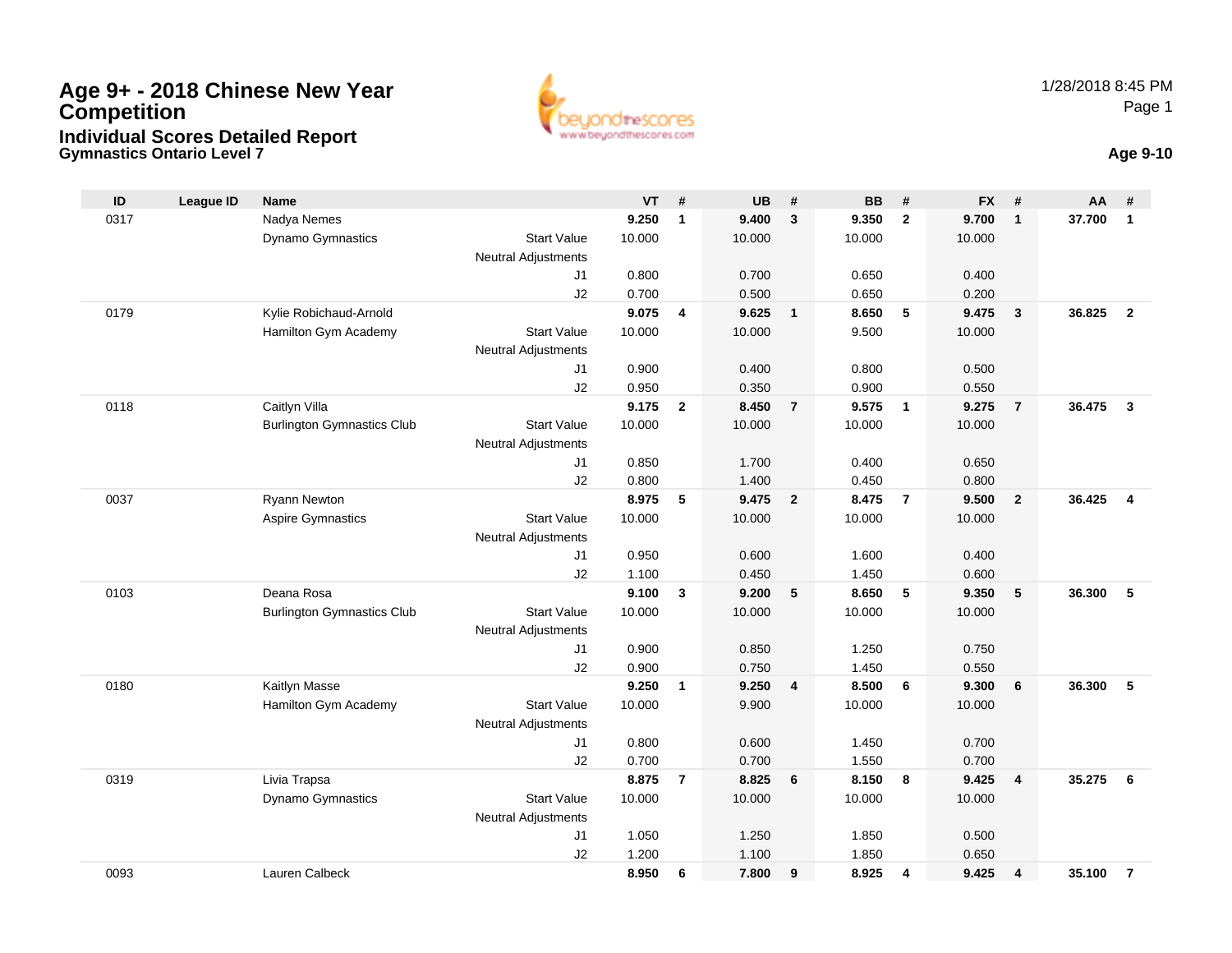

1/28/2018 8:45 PM

Page 2

|      | ndividual Scores Detailed Report  |                            | www.beyondthescores.com |         |             |              |              |
|------|-----------------------------------|----------------------------|-------------------------|---------|-------------|--------------|--------------|
|      | <b>Burlington Gymnastics Club</b> | <b>Start Value</b>         | 10.000                  | 10.000  | 10.000      | 10.000       |              |
|      |                                   | <b>Neutral Adjustments</b> |                         |         |             |              |              |
|      |                                   | J1                         | 1.150                   | 2.300   | 1.100       | 0.650        |              |
|      |                                   | J2                         | 0.950                   | 2.100   | 1.050       | 0.500        |              |
| 0012 | Sofia Di Gennaro                  |                            | 8.300<br>-8             | 8.250 8 | 9.250<br>-3 | 9.250<br>- 8 | 35.050<br>-8 |
|      | <b>Adrenaline Gymnastics</b>      | <b>Start Value</b>         | 10.000                  | 10.000  | 10.000      | 10.000       |              |
|      |                                   | <b>Neutral Adjustments</b> |                         |         |             |              |              |
|      |                                   | J1                         | 1.600                   | 1.800   | 0.650       | 0.850        |              |
|      |                                   | J2                         | 1.800                   | 1.700   | 0.850       | 0.650        |              |

#### **Gymnastics Ontario Level 7**

| ID   | <b>League ID</b> | <b>Name</b>                       |                            | <b>VT</b> | #              | <b>UB</b> | #                       | <b>BB</b> | #              | <b>FX</b> | #              | <b>AA</b> | #              |
|------|------------------|-----------------------------------|----------------------------|-----------|----------------|-----------|-------------------------|-----------|----------------|-----------|----------------|-----------|----------------|
| 0119 |                  | Sammy Yasher                      |                            | 9.200     | $\overline{2}$ | 9.425     | $\overline{2}$          | 9.400     | 3              | 9.425     | 3              | 37.450    | $\mathbf 1$    |
|      |                  | <b>Burlington Gymnastics Club</b> | <b>Start Value</b>         | 10.000    |                | 10.000    |                         | 10.000    |                | 10.000    |                |           |                |
|      |                  |                                   | <b>Neutral Adjustments</b> |           |                |           |                         |           |                |           |                |           |                |
|      |                  |                                   | J1                         | 0.800     |                | 0.600     |                         | 0.500     |                | 0.550     |                |           |                |
|      |                  |                                   | J2                         | 0.800     |                | 0.550     |                         | 0.700     |                | 0.600     |                |           |                |
| 0541 |                  | Emi Suzuki                        |                            | 9.625     | $\mathbf{1}$   | 9.525     | $\overline{1}$          | 8.375     | $\overline{7}$ | 9.550     | $\overline{2}$ | 37.075    | $\overline{2}$ |
|      |                  | <b>Gymnastics Energy</b>          | <b>Start Value</b>         | 10.000    |                | 10.000    |                         | 10.000    |                | 10.000    |                |           |                |
|      |                  |                                   | <b>Neutral Adjustments</b> |           |                |           |                         |           |                |           |                |           |                |
|      |                  |                                   | J1                         | 0.350     |                | 0.550     |                         | 1.700     |                | 0.450     |                |           |                |
|      |                  |                                   | J2                         | 0.400     |                | 0.400     |                         | 1.550     |                | 0.450     |                |           |                |
| 0112 |                  | Ava Frank                         |                            | 9.000     | 4              | 9.100     | $\overline{4}$          | 9.550     | $\overline{2}$ | 8.925     | 8              | 36.575    | $\mathbf{3}$   |
|      |                  | <b>Burlington Gymnastics Club</b> | <b>Start Value</b>         | 10.000    |                | 10.000    |                         | 10.000    |                | 10.000    |                |           |                |
|      |                  |                                   | <b>Neutral Adjustments</b> |           |                |           |                         |           |                |           |                |           |                |
|      |                  |                                   | J1                         | 1.100     |                | 1.000     |                         | 0.450     |                | 1.000     |                |           |                |
|      |                  |                                   | J2                         | 0.900     |                | 0.800     |                         | 0.450     |                | 1.150     |                |           |                |
| 0217 |                  | Angelina Dimov                    |                            | 8.800     | $\overline{7}$ | 9.325     | $\overline{\mathbf{3}}$ | 9.200     | 5              | 9.200     | 6              | 36.525    | $\overline{4}$ |
|      |                  | Rose City Gymnastics              | <b>Start Value</b>         | 10.000    |                | 10.000    |                         | 10.000    |                | 10.000    |                |           |                |
|      |                  |                                   | <b>Neutral Adjustments</b> |           |                |           |                         |           |                |           |                |           |                |
|      |                  |                                   | J1                         | 1.300     |                | 0.750     |                         | 0.750     |                | 0.700     |                |           |                |
|      |                  |                                   | J2                         | 1.100     |                | 0.600     |                         | 0.850     |                | 0.900     |                |           |                |
| 0213 |                  | Amber Pisani                      |                            | 8.975     | 5              | 9.025     | 5                       | 9.025     | 6              | 9.275     | 5              | 36.300    | 5              |
|      |                  | Rose City Gymnastics              | <b>Start Value</b>         | 10.000    |                | 10.000    |                         | 10.000    |                | 10.000    |                |           |                |
|      |                  |                                   | <b>Neutral Adjustments</b> |           |                |           |                         |           |                |           |                |           |                |
|      |                  |                                   | J1                         | 1.150     |                | 1.050     |                         | 0.950     |                | 0.650     |                |           |                |
|      |                  |                                   | J2                         | 0.900     |                | 0.900     |                         | 1.000     |                | 0.800     |                |           |                |
| 0011 |                  | Sienna Castellanos                |                            | 8.775     | 8              | 8.725     | 6                       | 9.200     | 5              | 9.350     | 4              | 36.050    | 6              |

**Age 11**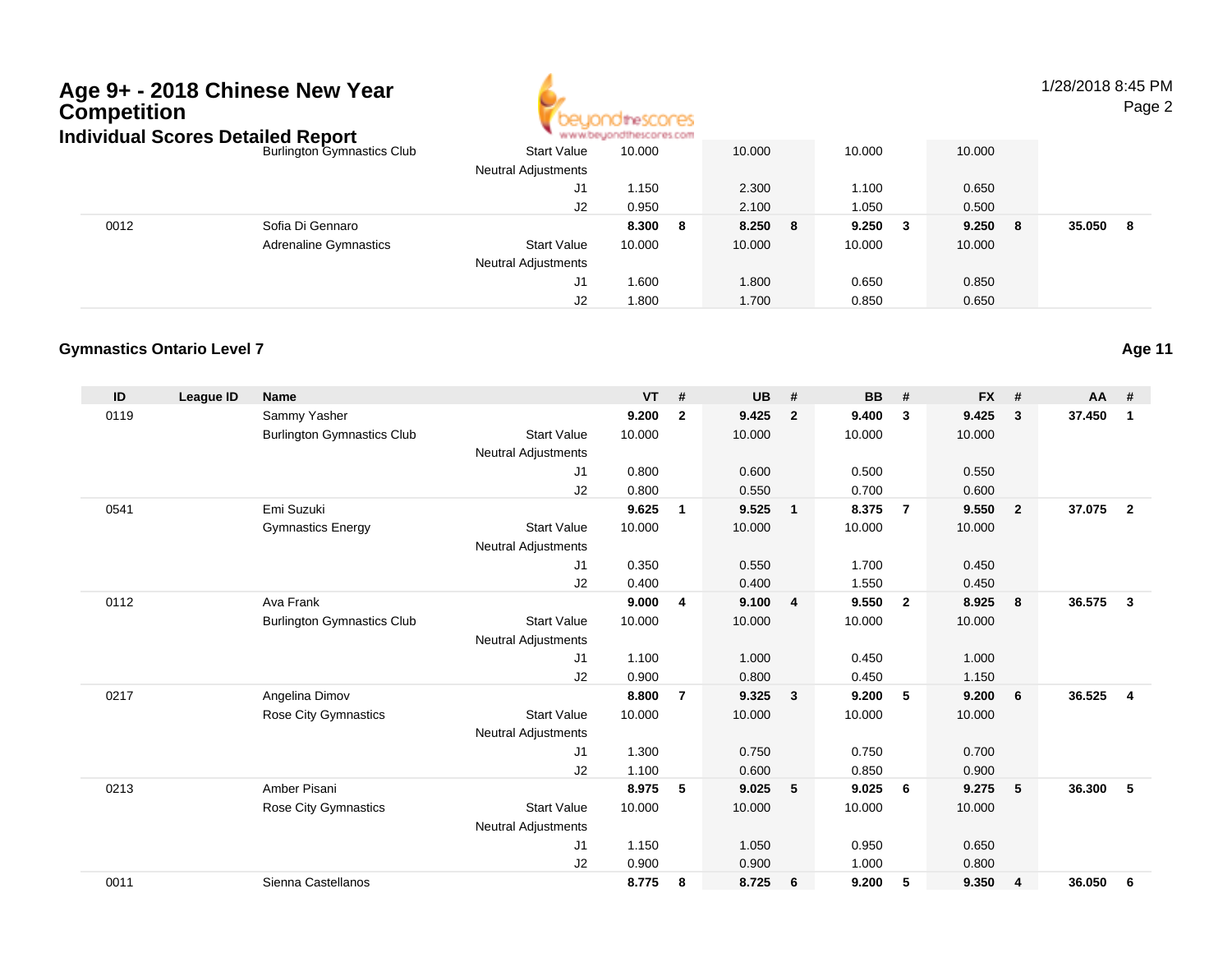## **Age 9+ - 2018 Chinese New YearCompetition**



1/28/2018 8:45 PMPage 3

#### Adrenaline Gymnastics Start Valuee 10.000 10.000 10.000 10.000 Neutral Adjustments J1 1.200 1.200 0.850 0.750 J2 1.250 1.350 0.750 0.550 0593 Marya Melhem **8.875 <sup>6</sup> 7.650 <sup>7</sup> 9.775 <sup>1</sup> 9.575 <sup>1</sup> 35.875 <sup>7</sup>** Tristar Gymnastics Clubb 3tart Value 10.000 9.500 10.000 10.000 Neutral Adjustments J1 1.150 2.000 0.200 0.500 J2 1.100 1.700 0.250 0.350 0198 Morgan Tanner **9.050 <sup>3</sup> 6.625 <sup>8</sup> 9.250 <sup>4</sup> 9.175 <sup>7</sup> 34.100 <sup>8</sup>** Infinity Gymnastics Centre Start Value 10.000 10.000 10.000 10.000 Neutral Adjustments J1 0.900 3.250 0.650 0.850 J2 1.000 3.500 0.850 0.800 **Individual Scores Detailed Report**

#### **Gymnastics Ontario Level 7**

| ID   | League ID | <b>Name</b>                       |                            | <b>VT</b> | #            | <b>UB</b> | #              | <b>BB</b> | #                       | <b>FX</b> | #              | AA     | #              |
|------|-----------|-----------------------------------|----------------------------|-----------|--------------|-----------|----------------|-----------|-------------------------|-----------|----------------|--------|----------------|
| 0223 |           | <b>Halle Mitchell</b>             |                            | 9.200     | $\mathbf{2}$ | 9.775     | - 1            | 9.425     | $\overline{2}$          | 9.400     | -3             | 37.800 | $\mathbf{1}$   |
|      |           | <b>Rose City Gymnastics</b>       | <b>Start Value</b>         | 10.000    |              | 10.000    |                | 10.000    |                         | 10.000    |                |        |                |
|      |           |                                   | <b>Neutral Adjustments</b> |           |              |           |                |           |                         |           |                |        |                |
|      |           |                                   | J1                         | 0.800     |              | 0.250     |                | 0.600     |                         | 0.700     |                |        |                |
|      |           |                                   | J2                         | 0.800     |              | 0.200     |                | 0.550     |                         | 0.500     |                |        |                |
| 0430 |           | Sara Walsh                        |                            | 9.300     | 1            | 9.125     | 5              | 9.325     | $\mathbf{3}$            | 9.325     | 6              | 37.075 | $\overline{2}$ |
|      |           | Niagara Acro Cats                 | <b>Start Value</b>         | 10.000    |              | 10.000    |                | 10.000    |                         | 10.000    |                |        |                |
|      |           |                                   | <b>Neutral Adjustments</b> |           |              |           |                |           |                         |           |                |        |                |
|      |           |                                   | J1                         | 0.750     |              | 0.950     |                | 0.750     |                         | 0.600     |                |        |                |
|      |           |                                   | J2                         | 0.650     |              | 0.800     |                | 0.600     |                         | 0.750     |                |        |                |
| 0115 |           | Katarina Wu                       |                            | 9.300     | 1            | 9.150     | $\overline{4}$ | 9.225     | 5                       | 9.150     | 9              | 36.825 | $\mathbf{3}$   |
|      |           | <b>Burlington Gymnastics Club</b> | <b>Start Value</b>         | 10.000    |              | 10.000    |                | 10.000    |                         | 10.000    |                |        |                |
|      |           |                                   | <b>Neutral Adjustments</b> |           |              |           |                |           |                         |           |                |        |                |
|      |           |                                   | J1                         | 0.700     |              | 0.900     |                | 0.750     |                         | 0.950     |                |        |                |
|      |           |                                   | J2                         | 0.700     |              | 0.800     |                | 0.800     |                         | 0.750     |                |        |                |
| 0235 |           | <b>Holly Belbeck</b>              |                            | 9.075     | 5            | 8.850     | 8              | 9.475     | $\overline{\mathbf{1}}$ | 9.275     | $\overline{7}$ | 36.675 | -4             |
|      |           | World Class Gymnastics            | <b>Start Value</b>         | 10.000    |              | 10.000    |                | 10.000    |                         | 10.000    |                |        |                |
|      |           |                                   | Neutral Adjustments        |           |              |           |                |           |                         |           |                |        |                |
|      |           |                                   | J1                         | 0.950     |              | 1.150     |                | 0.550     |                         | 0.800     |                |        |                |
|      |           |                                   | J2                         | 0.900     |              | 1.150     |                | 0.500     |                         | 0.650     |                |        |                |
| 0197 |           | Katelyn Murray                    |                            | 9.025     | 6            | 8.950     | 6              | 9.275     | $\overline{4}$          | 9.350     | 5              | 36.600 | 5              |

**Age 12**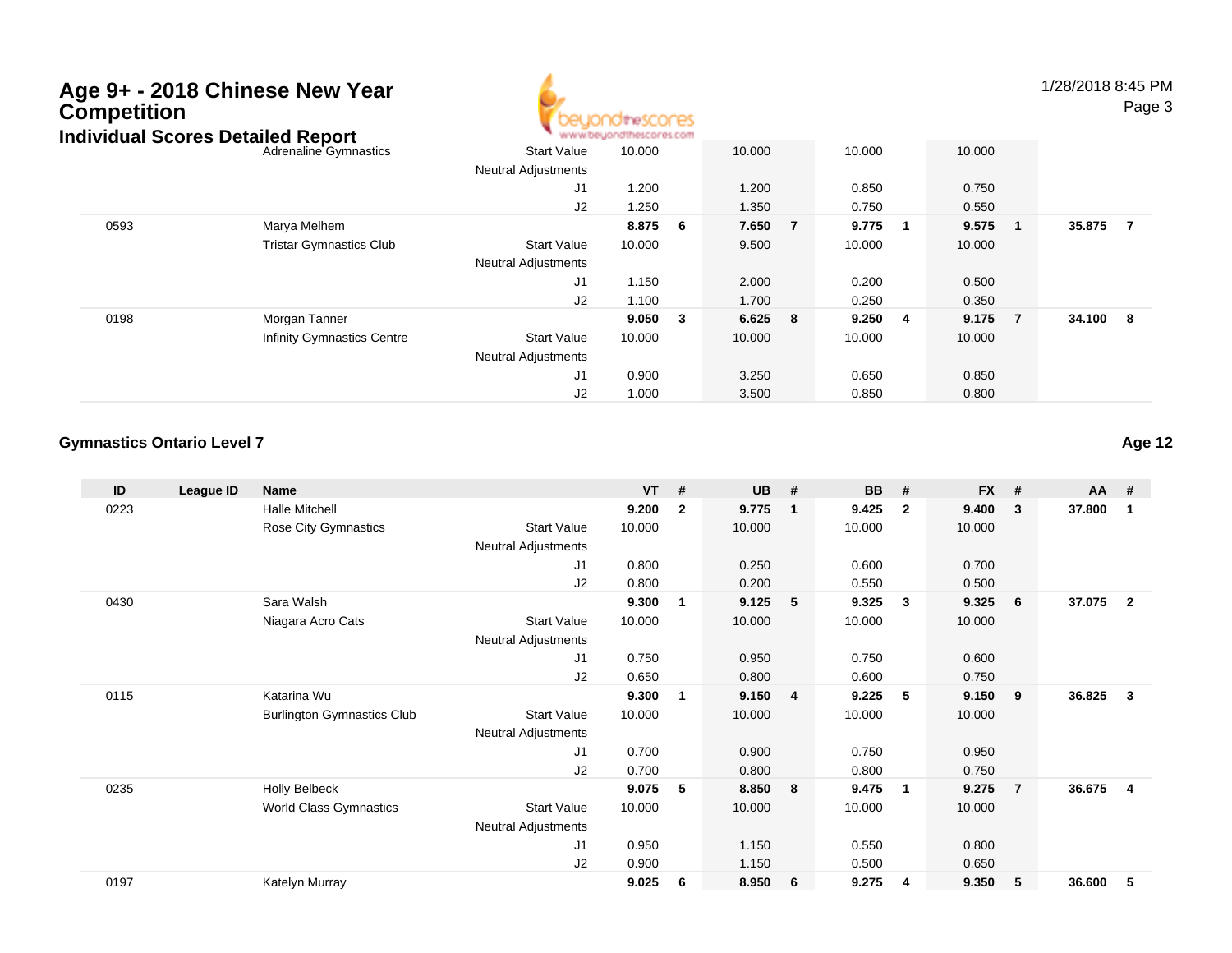| Age 9+ - 2018 Chinese New Year           |  |
|------------------------------------------|--|
| <b>Competition</b>                       |  |
| <b>Individual Scores Detailed Report</b> |  |



1/28/2018 8:45 PM

Page 4

|                                  |                                   |                            | mararahan ing mang-manag |                |        |                |          |                |          |                         |           |                |
|----------------------------------|-----------------------------------|----------------------------|--------------------------|----------------|--------|----------------|----------|----------------|----------|-------------------------|-----------|----------------|
| ndividual Scores Detailed Report | Infinity Gymnastics Centre        | <b>Start Value</b>         | 10.000                   |                | 10.000 |                | 10.000   |                | 10.000   |                         |           |                |
|                                  |                                   | <b>Neutral Adjustments</b> |                          |                |        |                |          |                |          |                         |           |                |
|                                  |                                   | J <sub>1</sub>             | 1.000                    |                | 1.000  |                | 0.600    |                | 0.600    |                         |           |                |
|                                  |                                   | J2                         | 0.950                    |                | 1.100  |                | 0.850    |                | 0.700    |                         |           |                |
| 0431                             | Olivia Serluca                    |                            | 9.100                    | $\overline{4}$ | 9.300  | $\overline{2}$ | 8.675    | 9              | 9.375    | $\overline{\mathbf{4}}$ | 36.450    | 6              |
|                                  | Niagara Acro Cats                 | <b>Start Value</b>         | 10.000                   |                | 10.000 |                | 10.000   |                | 10.000   |                         |           |                |
|                                  |                                   | <b>Neutral Adjustments</b> |                          |                |        |                |          |                |          |                         |           |                |
|                                  |                                   | J1                         | 0.950                    |                | 0.750  |                | 1.250    |                | 0.750    |                         |           |                |
|                                  |                                   | J2                         | 0.850                    |                | 0.650  |                | 1.400    |                | 0.500    |                         |           |                |
| 0427                             | Abi Benard                        |                            | 8.875                    | $\overline{7}$ | 9.250  | 3              | 9.000    | $\overline{7}$ | 9.225    | 8                       | 36.350    | $\overline{7}$ |
|                                  | Niagara Acro Cats                 | <b>Start Value</b>         | 10.000                   |                | 10.000 |                | 10.000   |                | 10.000   |                         |           |                |
|                                  |                                   | <b>Neutral Adjustments</b> |                          |                |        |                |          |                |          |                         |           |                |
|                                  |                                   | J <sub>1</sub>             | 1.150                    |                | 0.900  |                | 0.950    |                | 0.850    |                         |           |                |
|                                  |                                   | J2                         | 1.100                    |                | 0.600  |                | 1.050    |                | 0.700    |                         |           |                |
| 0476                             | <b>Charlotte Berner</b>           |                            | 9.075                    | 5              | 8.475  | 10             | 9.200    | 6              | 9.500    | $\overline{1}$          | 36.250    | 8              |
|                                  | <b>Gymnastics Energy</b>          | <b>Start Value</b>         | 10.000                   |                | 10.000 |                | 10.000   |                | 10.000   |                         |           |                |
|                                  |                                   | Neutral Adjustments        |                          |                |        |                |          |                |          |                         |           |                |
|                                  |                                   | J1                         | 0.950                    |                | 1.450  |                | 0.800    |                | 0.450    |                         |           |                |
|                                  |                                   | J2                         | 0.900                    |                | 1.600  |                | 0.800    |                | 0.550    |                         |           |                |
| 0117                             | Hope Vanderzouwe                  |                            | 8.850                    | 8              | 8.875  | $\overline{7}$ | 8.950    | 8              | 9.475    | $\overline{\mathbf{2}}$ | 36.150    | 9              |
|                                  | <b>Burlington Gymnastics Club</b> | <b>Start Value</b>         | 10.000                   |                | 10.000 |                | 10.000   |                | 10.000   |                         |           |                |
|                                  |                                   | Neutral Adjustments        |                          |                |        |                |          |                |          |                         |           |                |
|                                  |                                   | J1                         | 1.250                    |                | 1.150  |                | 0.900    |                | 0.500    |                         |           |                |
|                                  |                                   | J2                         | 1.050                    |                | 1.100  |                | 1.200    |                | 0.550    |                         |           |                |
| 0578                             | Olivia Nairn                      |                            | 9.175                    | 3              | 9.250  | 3              | 8.325    | 10             | 9.075 10 |                         | 35.825    | 10             |
|                                  | Owen Sound Satellites             | <b>Start Value</b>         | 10.000                   |                | 10.000 |                | 9.500    |                | 10.000   |                         |           |                |
|                                  |                                   | <b>Neutral Adjustments</b> |                          |                |        |                |          |                |          |                         |           |                |
|                                  |                                   | J1                         | 0.750                    |                | 0.700  |                | 1.200    |                | 1.000    |                         |           |                |
|                                  |                                   | J2                         | 0.900                    |                | 0.800  |                | 1.150    |                | 0.850    |                         |           |                |
| 0236                             | Ella Saunders                     |                            | 9.175                    | 3              | 8.825  | 9              | 7.975 11 |                | 8.800 11 |                         | 34.775 11 |                |
|                                  | World Class Gymnastics            | <b>Start Value</b>         | 10.000                   |                | 10.000 |                | 9.500    |                | 9.500    |                         |           |                |
|                                  |                                   | <b>Neutral Adjustments</b> |                          |                |        |                |          |                |          |                         |           |                |
|                                  |                                   | J <sub>1</sub>             | 0.750                    |                | 1.150  |                | 1.600    |                | 0.800    |                         |           |                |
|                                  |                                   | J2                         | 0.900                    |                | 1.200  |                | 1.450    |                | 0.600    |                         |           |                |
|                                  |                                   |                            |                          |                |        |                |          |                |          |                         |           |                |

**Gymnastics Ontario Level 7**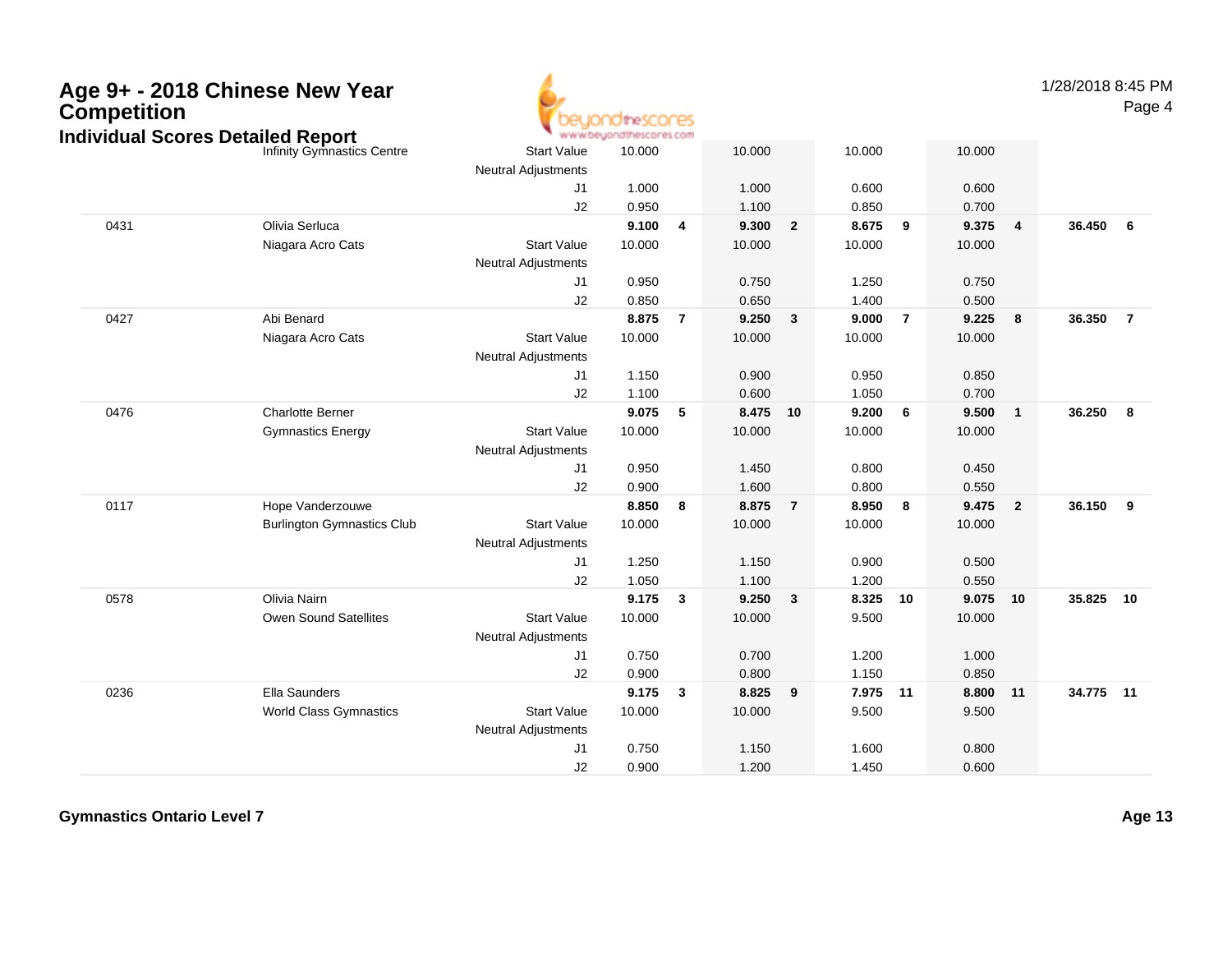| Age 9+ - 2018 Chinese New Year<br><b>Competition</b><br><b>Individual Scores Detailed Report</b> |                                |                                                  | www.beyondthescores.com |                         |           |                |           |                |           |                | 1/28/2018 8:45 PM | Page 5                  |
|--------------------------------------------------------------------------------------------------|--------------------------------|--------------------------------------------------|-------------------------|-------------------------|-----------|----------------|-----------|----------------|-----------|----------------|-------------------|-------------------------|
| League ID<br>ID                                                                                  | <b>Name</b>                    |                                                  | VT                      | #                       | <b>UB</b> | #              | <b>BB</b> | $\pmb{\#}$     | <b>FX</b> | $\pmb{\#}$     | AA                | #                       |
| 0314                                                                                             | Piper LeBlanc                  |                                                  | 9.275                   | $\overline{\mathbf{1}}$ | 9.650     | $\mathbf{1}$   | 9.500     | $\mathbf{3}$   | 9.500     | $\overline{2}$ | 37.925            | $\overline{\mathbf{1}}$ |
|                                                                                                  | <b>Dynamo Gymnastics</b>       | <b>Start Value</b><br><b>Neutral Adjustments</b> | 10.000                  |                         | 10.000    |                | 10.000    |                | 10.000    |                |                   |                         |
|                                                                                                  |                                | J1                                               | 0.700                   |                         | 0.350     |                | 0.500     |                | 0.500     |                |                   |                         |
|                                                                                                  |                                | J2                                               | 0.750                   |                         | 0.350     |                | 0.500     |                | 0.500     |                |                   |                         |
| 0592                                                                                             | <b>Lindsey Gill</b>            |                                                  | 9.225                   | $\overline{2}$          | 9.300     | $\mathbf{3}$   | 9.575     | $\overline{2}$ | 9.525     | $\mathbf{1}$   | 37.625            | $\overline{2}$          |
|                                                                                                  | <b>Tristar Gymnastics Club</b> | <b>Start Value</b><br><b>Neutral Adjustments</b> | 10.000                  |                         | 10.000    |                | 10.000    |                | 10.000    |                |                   |                         |
|                                                                                                  |                                | J1                                               | 0.750                   |                         | 0.700     |                | 0.450     |                | 0.550     |                |                   |                         |
|                                                                                                  |                                | J2                                               | 0.800                   |                         | 0.700     |                | 0.400     |                | 0.400     |                |                   |                         |
| 0049                                                                                             | Lexi Clark                     |                                                  | 8.975                   | $\overline{4}$          | 9.550     | $\overline{2}$ | 9.075     | 6              | 8.975     | 5              | 36.575            | $\overline{\mathbf{3}}$ |
|                                                                                                  | <b>Aspire Gymnastics</b>       | <b>Start Value</b><br><b>Neutral Adjustments</b> | 10.000                  |                         | 10.000    |                | 10.000    |                | 10.000    |                |                   |                         |
|                                                                                                  |                                | J1                                               | 1.100                   |                         | 0.400     |                | 1.000     |                | 1.100     |                |                   |                         |
|                                                                                                  |                                | J2                                               | 0.950                   |                         | 0.500     |                | 0.850     |                | 0.950     |                |                   |                         |
| 0591                                                                                             | Victoria Altomare              |                                                  | 8.975                   | $\overline{4}$          | 7.450     | 10             | 9.725     | $\overline{1}$ | 9.400     | $\mathbf{3}$   | 35.550            | $\overline{\mathbf{4}}$ |
|                                                                                                  | <b>Tristar Gymnastics Club</b> | <b>Start Value</b>                               | 10.000                  |                         | 9.300     |                | 10.000    |                | 10.000    |                |                   |                         |
|                                                                                                  |                                | <b>Neutral Adjustments</b>                       |                         |                         |           |                |           |                |           |                |                   |                         |
|                                                                                                  |                                | J1                                               | 1.000                   |                         | 1.900     |                | 0.300     |                | 0.650     |                |                   |                         |
|                                                                                                  |                                | J2                                               | 1.050                   |                         | 1.800     |                | 0.250     |                | 0.550     |                |                   |                         |
| 0233                                                                                             | Anyssa Jurcic                  |                                                  | 8.825                   | $\overline{7}$          | 8.750     | 5              | 9.325     | $\overline{4}$ | 8.550     | 9              | 35.450            | $-5$                    |
|                                                                                                  | <b>World Class Gymnastics</b>  | <b>Start Value</b><br><b>Neutral Adjustments</b> | 10.000                  |                         | 10.000    |                | 10.000    |                | 10.000    |                |                   |                         |
|                                                                                                  |                                | J1                                               | 1.150                   |                         | 1.200     |                | 0.750     |                | 1.500     |                |                   |                         |
|                                                                                                  |                                | J2                                               | 1.200                   |                         | 1.300     |                | 0.600     |                | 1.400     |                |                   |                         |
| 0185                                                                                             | Dahlia Luong                   |                                                  | 9.175                   | $\mathbf{3}$            | 8.200     | 6              | 9.050     | $\overline{7}$ | 8.950     | 6              | 35.375            | - 6                     |
|                                                                                                  | Hamilton Gym Academy           | <b>Start Value</b><br><b>Neutral Adjustments</b> | 10.000                  |                         | 9.500     |                | 10.000    |                | 10.000    |                |                   |                         |
|                                                                                                  |                                | J1                                               | 0.950                   |                         | 1.400     |                | 1.000     |                | 1.000     |                |                   |                         |
|                                                                                                  |                                | J2                                               | 0.700                   |                         | 1.200     |                | 0.900     |                | 1.100     |                |                   |                         |
| 0517                                                                                             | Kali MacDonald                 |                                                  | 8.100                   | 10                      | 8.800     | 4              | 9.250     | 5              | 8.800     | $\overline{7}$ | 34.950            | $\overline{7}$          |
|                                                                                                  | <b>Gymnastics Energy</b>       | <b>Start Value</b>                               | 10.000                  |                         | 10.000    |                | 10.000    |                | 10.000    |                |                   |                         |
|                                                                                                  |                                | <b>Neutral Adjustments</b>                       |                         |                         |           |                | $-0.100$  |                |           |                |                   |                         |
|                                                                                                  |                                | J1                                               | 1.950                   |                         | 1.100     |                | 0.750     |                | 1.200     |                |                   |                         |
|                                                                                                  |                                | J2                                               | 1.850                   |                         | 1.300     |                | 0.550     |                | 1.200     |                |                   |                         |
| 0546                                                                                             | <b>Katherine Tucker</b>        |                                                  | 8.950                   | 5                       | 8.000     | $\overline{7}$ | 8.225     | 9              | 9.200     | $\overline{4}$ | 34.375            | 8                       |
|                                                                                                  | <b>Gymnastics Energy</b>       | <b>Start Value</b><br><b>Neutral Adjustments</b> | 10.000                  |                         | 10.000    |                | 9.500     |                | 10.000    |                |                   |                         |

J1

0.950 2.000 1.250 0.800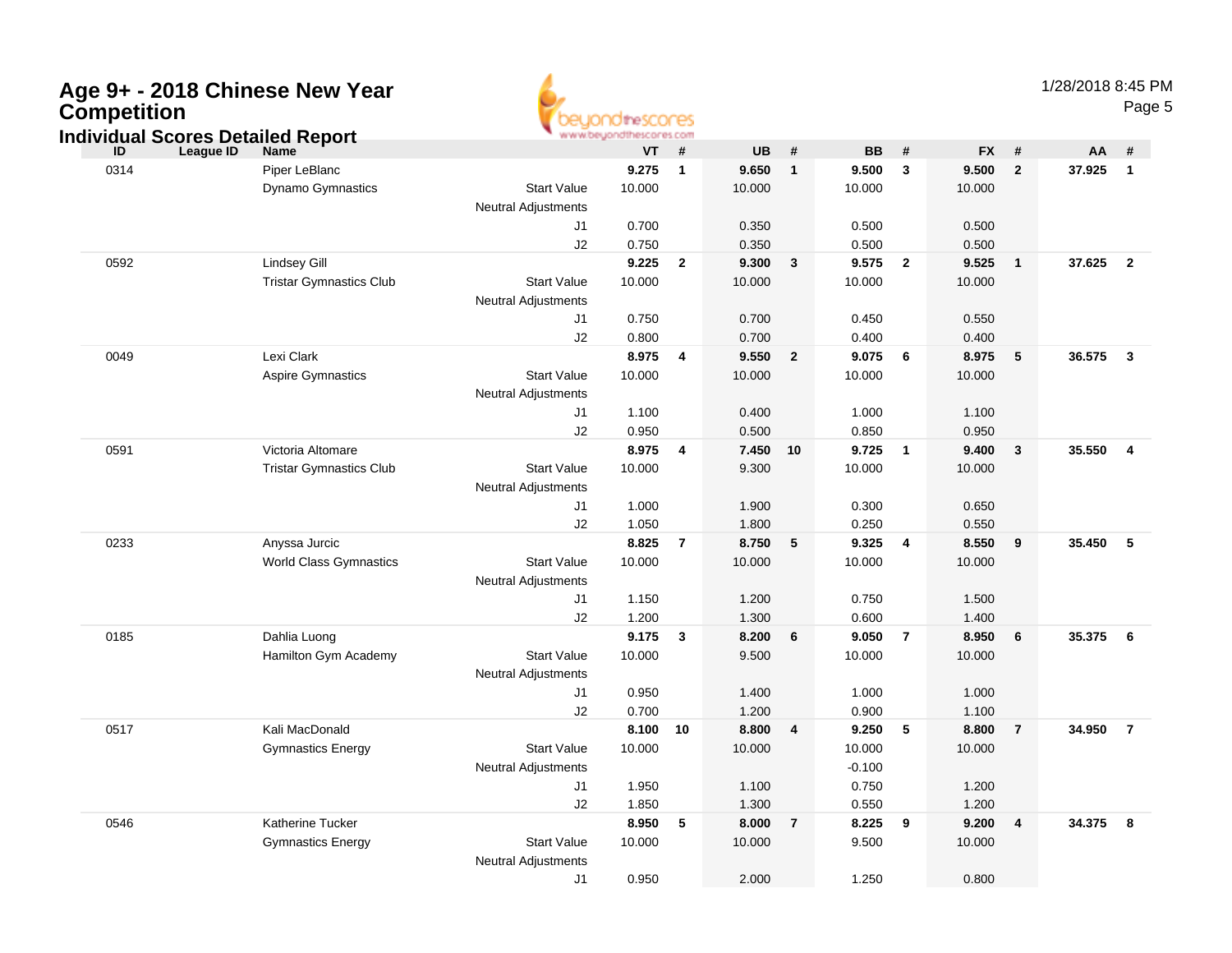

1/28/2018 8:45 PM

Page 6

|      |                                 | J2                         | 1.150  |    | 2.000  |     | 1.300    |    | 0.800    |           |  |
|------|---------------------------------|----------------------------|--------|----|--------|-----|----------|----|----------|-----------|--|
| 0054 | Tanika Ladd                     |                            | 8.900  | 6  | 7.900  | 8   | 7.400 11 |    | 8.775 8  | 32.975 9  |  |
|      | Blenheim-Kent                   | <b>Start Value</b>         | 10.000 |    | 10.000 |     | 9.500    |    | 10.000   |           |  |
|      |                                 | <b>Neutral Adjustments</b> |        |    |        |     | $-0.100$ |    |          |           |  |
|      |                                 | J1                         | 1.150  |    | 2.000  |     | 2.200    |    | 1.250    |           |  |
|      |                                 | J2                         | 1.050  |    | 2.200  |     | 1.800    |    | 1.200    |           |  |
| 0188 | Chase Cosby                     |                            | 8.550  | -8 | 7.650  | - 9 | 7.750    | 10 | 8.425 10 | 32.375 10 |  |
|      | Hanover Aerials Gymnastics Club | <b>Start Value</b>         | 10.000 |    | 10.000 |     | 9.500    |    | 10.000   |           |  |
|      |                                 | <b>Neutral Adjustments</b> |        |    |        |     |          |    |          |           |  |
|      |                                 | J1                         | 1.400  |    | 2.200  |     | 1.850    |    | 1.700    |           |  |
|      |                                 | J2                         | 1.500  |    | 2.500  |     | 1.650    |    | 1.450    |           |  |
| 0051 | Cadance Beuckelare              |                            | 8.400  | 9  | 7.000  | 11  | 8.425 8  |    | 8.300 11 | 32.125 11 |  |
|      | Blenheim-Kent                   | <b>Start Value</b>         | 10.000 |    | 10.000 |     | 9.500    |    | 9.400    |           |  |
|      |                                 | <b>Neutral Adjustments</b> |        |    |        |     |          |    |          |           |  |
|      |                                 | J <sub>1</sub>             | 1.700  |    | 3.100  |     | 1.150    |    | 1.200    |           |  |
|      |                                 | J2                         | 1.500  |    | 2.900  |     | 1.000    |    | 1.000    |           |  |

#### **Gymnastics Ontario Level 7**

**ID League ID Name VT # UB # BB # FX # AA #** 0486 Jazmine Deveau **9.325 <sup>1</sup> 9.500 <sup>2</sup> 9.450 <sup>2</sup> 9.275 <sup>5</sup> 37.550 <sup>1</sup>** Gymnastics Energy Start Valuee 10.000 10.000 10.000 10.000 Neutral Adjustments J1 0.700 0.500 0.500 0.800 J2 0.650 0.500 0.600 0.650 0475 Elizabeth Baker **9.000 <sup>6</sup> 9.050 <sup>3</sup> 9.325 <sup>4</sup> 9.325 <sup>4</sup> 36.700 <sup>2</sup>** Gymnastics Energy Start Valuee 10.000 10.000 10.000 10.000 Neutral Adjustments J1 0.950 0.900 0.650 0.650 J2 1.050 1.000 0.700 0.700 0206 Samantha Cabrera **9.050 <sup>4</sup> 8.700 <sup>7</sup> 9.350 <sup>3</sup> 9.375 <sup>2</sup> 36.475 <sup>3</sup>** Rose City Gymnastics Start Valuee 10.000 10.000 10.000 10.000 Neutral Adjustments J1 1.000 1.250 0.700 0.750 J2 0.900 1.350 0.600 0.500 0361 Lexi Violante **8.875 <sup>8</sup> 8.825 <sup>5</sup> 9.200 <sup>5</sup> 9.575 <sup>1</sup> 36.475 <sup>3</sup>** Hamilton Wentworth Regionettes Start Valuee 10.000 10.000 10.000 10.000 Neutral Adjustments J11.200 1.200 0.800 0.500

**Age 14**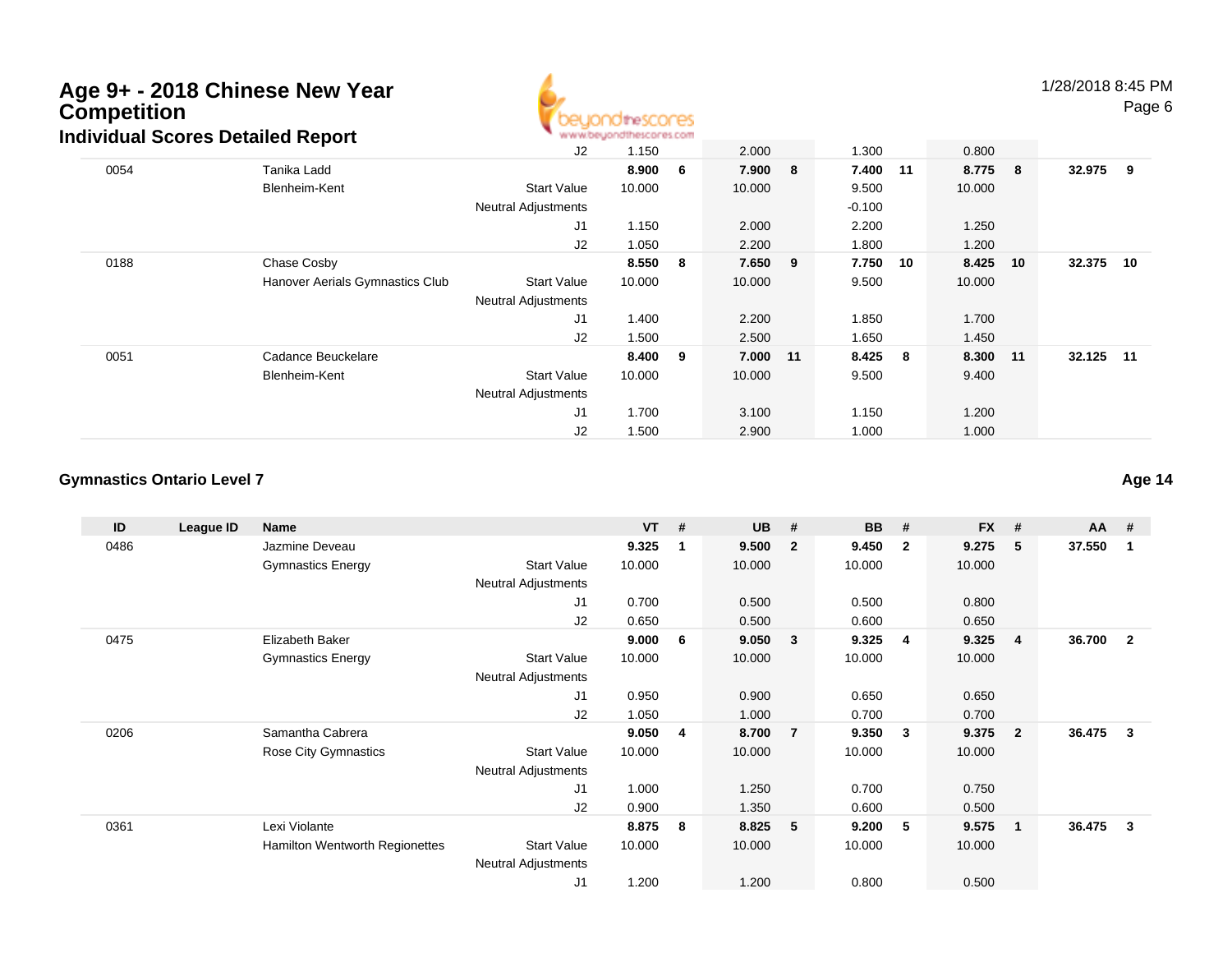

1/28/2018 8:45 PM

Page 7

|      |                                   | J2                         | 1.050  |                | 1.150  |                         | 0.800  |                | 0.350  |                         |           |                |
|------|-----------------------------------|----------------------------|--------|----------------|--------|-------------------------|--------|----------------|--------|-------------------------|-----------|----------------|
| 0230 | Julianne Scott                    |                            | 9.075  | 3              | 9.550  | $\mathbf{1}$            | 8.500  | 8              | 9.100  | $\overline{7}$          | 36.225    | $\overline{4}$ |
|      | <b>World Class Gymnastics</b>     | <b>Start Value</b>         | 10.000 |                | 10.000 |                         | 10.000 |                | 10.000 |                         |           |                |
|      |                                   | <b>Neutral Adjustments</b> |        |                |        |                         |        |                |        |                         |           |                |
|      |                                   | J1                         | 0.900  |                | 0.450  |                         | 1.600  |                | 0.850  |                         |           |                |
|      |                                   | J2                         | 0.950  |                | 0.450  |                         | 1.400  |                | 0.950  |                         |           |                |
| 0109 | Erika Chisholm                    |                            | 8.850  | 9              | 9.025  | $\overline{\mathbf{4}}$ | 8.725  | $\overline{7}$ | 9.350  | $\overline{\mathbf{3}}$ | 35.950    | 5              |
|      | <b>Burlington Gymnastics Club</b> | <b>Start Value</b>         | 10.000 |                | 10.000 |                         | 9.500  |                | 10.000 |                         |           |                |
|      |                                   | Neutral Adjustments        |        |                |        |                         |        |                |        |                         |           |                |
|      |                                   | J1                         | 1.150  |                | 1.000  |                         | 0.850  |                | 0.650  |                         |           |                |
|      |                                   | J2                         | 1.150  |                | 0.950  |                         | 0.700  |                | 0.650  |                         |           |                |
| 0519 | Ella Martin                       |                            | 9.150  | $\overline{2}$ | 8.350  | 9                       | 9.200  | 5              | 9.200  | 6                       | 35.900    | 6              |
|      | <b>Gymnastics Energy</b>          | <b>Start Value</b>         | 10.000 |                | 10.000 |                         | 10.000 |                | 10.000 |                         |           |                |
|      |                                   | <b>Neutral Adjustments</b> |        |                |        |                         |        |                |        |                         |           |                |
|      |                                   | J1                         | 0.750  |                | 1.600  |                         | 0.900  |                | 0.750  |                         |           |                |
|      |                                   | J2                         | 0.950  |                | 1.700  |                         | 0.700  |                | 0.850  |                         |           |                |
| 0229 | Ariana Jurcic                     |                            | 8.975  | $\overline{7}$ | 9.050  | 3                       | 7.850  | 10             | 8.850  | 9                       | 34.725    | $\overline{7}$ |
|      | <b>World Class Gymnastics</b>     | <b>Start Value</b>         | 10.000 |                | 10.000 |                         | 9.500  |                | 10.000 |                         |           |                |
|      |                                   | <b>Neutral Adjustments</b> |        |                |        |                         |        |                |        |                         |           |                |
|      |                                   | J1                         | 1.000  |                | 0.950  |                         | 1.700  |                | 1.000  |                         |           |                |
|      |                                   | J2                         | 1.050  |                | 0.950  |                         | 1.600  |                | 1.300  |                         |           |                |
| 0594 | Sarishaa Ratnam                   |                            | 9.025  | 5              | 7.300  | 10                      | 9.525  | $\mathbf{1}$   | 8.775  | 10                      | 34.625    | 8              |
|      | <b>Tristar Gymnastics Club</b>    | <b>Start Value</b>         | 10.000 |                | 8.700  |                         | 10.000 |                | 9.500  |                         |           |                |
|      |                                   | <b>Neutral Adjustments</b> |        |                |        |                         |        |                |        |                         |           |                |
|      |                                   | J1                         | 1.000  |                | 1.500  |                         | 0.500  |                | 0.800  |                         |           |                |
|      |                                   | J2                         | 0.950  |                | 1.300  |                         | 0.450  |                | 0.650  |                         |           |                |
| 0228 | Claire Rosenberger                |                            | 8.150  | 11             | 8.725  | 6                       | 8.325  | 9              | 8.975  | $\overline{\mathbf{8}}$ | 34.175    | - 9            |
|      | <b>World Class Gymnastics</b>     | <b>Start Value</b>         | 10.000 |                | 10.000 |                         | 10.000 |                | 10.000 |                         |           |                |
|      |                                   | <b>Neutral Adjustments</b> |        |                |        |                         |        |                |        |                         |           |                |
|      |                                   | J1                         | 1.850  |                | 1.150  |                         | 1.650  |                | 0.950  |                         |           |                |
|      |                                   | J2                         | 1.850  |                | 1.400  |                         | 1.700  |                | 1.100  |                         |           |                |
| 0057 | Emma Hunter                       |                            | 8.525  | 10             | 8.550  | 8                       | 8.850  | 6              | 8.025  | 11                      | 33.950 10 |                |
|      | <b>Blenheim-Kent</b>              | <b>Start Value</b>         | 10.000 |                | 10.000 |                         | 10.000 |                | 10.000 |                         |           |                |
|      |                                   | <b>Neutral Adjustments</b> |        |                |        |                         |        |                |        |                         |           |                |
|      |                                   | J <sub>1</sub>             | 1.550  |                | 1.400  |                         | 1.100  |                | 1.950  |                         |           |                |
|      |                                   | J2                         | 1.400  |                | 1.500  |                         | 1.200  |                | 2.000  |                         |           |                |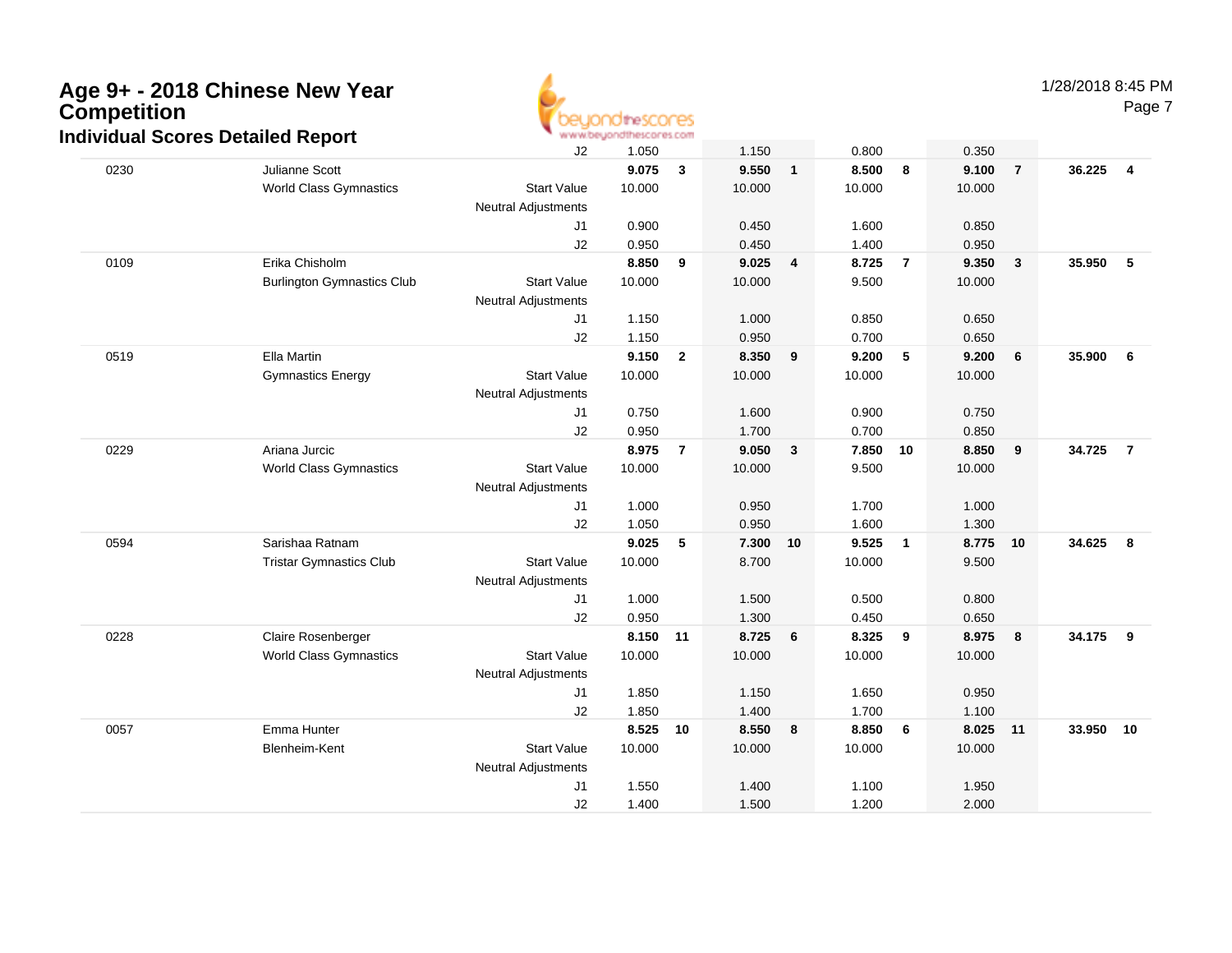**Gymnastics Ontario Level 7**



**Age 15**

| ID   | <b>League ID</b> | <b>Name</b>                    |                            | <b>VT</b> | #                        | <b>UB</b> | #              | <b>BB</b> | #                       | <b>FX</b> | #                       | AA     | #              |
|------|------------------|--------------------------------|----------------------------|-----------|--------------------------|-----------|----------------|-----------|-------------------------|-----------|-------------------------|--------|----------------|
| 0147 |                  | Brooklynn Gillmor              |                            | 9.000     | $\mathbf{2}$             | 8.500     | $\mathbf{3}$   | 9.000     | $\mathbf{1}$            | 9.525     | $\overline{2}$          | 36.025 | $\mathbf{1}$   |
|      |                  | <b>Grand River Gymmies</b>     | <b>Start Value</b>         | 10.000    |                          | 10.000    |                | 9.500     |                         | 10.000    |                         |        |                |
|      |                  |                                | <b>Neutral Adjustments</b> |           |                          |           |                |           |                         |           |                         |        |                |
|      |                  |                                | J1                         | 0.950     |                          | 1.500     |                | 0.400     |                         | 0.500     |                         |        |                |
|      |                  |                                | J2                         | 1.050     |                          | 1.500     |                | 0.600     |                         | 0.450     |                         |        |                |
| 0359 |                  | <b>Lindsey Soltes</b>          |                            | 8.875     | 3                        | 9.125     | $\overline{1}$ | 8.400     | $\mathbf{3}$            | 9.550     | $\mathbf{1}$            | 35.950 | $\overline{2}$ |
|      |                  | Hamilton Wentworth Regionettes | <b>Start Value</b>         | 10.000    |                          | 10.000    |                | 9.500     |                         | 10.000    |                         |        |                |
|      |                  |                                | <b>Neutral Adjustments</b> |           |                          |           |                |           |                         |           |                         |        |                |
|      |                  |                                | J1                         | 1.250     |                          | 0.950     |                | 1.200     |                         | 0.450     |                         |        |                |
|      |                  |                                | J2                         | 1.000     |                          | 0.800     |                | 1.000     |                         | 0.450     |                         |        |                |
| 0360 |                  | <b>Grace Weaver</b>            |                            | 8.850     | 4                        | 8.500     | $\mathbf{3}$   | 8.325     | 5                       | 9.075     | 3                       | 34.750 | $\mathbf{3}$   |
|      |                  | Hamilton Wentworth Regionettes | <b>Start Value</b>         | 10.000    |                          | 10.000    |                | 9.500     |                         | 10.000    |                         |        |                |
|      |                  |                                | <b>Neutral Adjustments</b> |           |                          |           |                |           |                         |           |                         |        |                |
|      |                  |                                | J1                         | 1.200     |                          | 1.500     |                | 1.250     |                         | 1.000     |                         |        |                |
|      |                  |                                | J2                         | 1.100     |                          | 1.500     |                | 1.100     |                         | 0.850     |                         |        |                |
| 0187 |                  | Sarah LaBarge                  |                            | 9.250     | $\mathbf{1}$             | 8.625     | $\overline{2}$ | 8.000     | 6                       | 8.775     | 5                       | 34.650 | $\overline{4}$ |
|      |                  | Hamilton Gym Academy           | <b>Start Value</b>         | 10.000    |                          | 10.000    |                | 9.400     |                         | 10.000    |                         |        |                |
|      |                  |                                | <b>Neutral Adjustments</b> |           |                          |           |                |           |                         |           |                         |        |                |
|      |                  |                                | J1                         | 0.850     |                          | 1.250     |                | 1.400     |                         | 1.250     |                         |        |                |
|      |                  |                                | J2                         | 0.650     |                          | 1.500     |                | 1.400     |                         | 1.200     |                         |        |                |
| 0200 |                  | Mattea Wafelbakker             |                            | 9.000     | $\mathbf{2}$             | 7.000     | 4              | 8.575     | $\overline{\mathbf{2}}$ | 8.925     | $\overline{\mathbf{4}}$ | 33.500 | 5              |
|      |                  | Mariposa                       | <b>Start Value</b>         | 10.000    |                          | 9.500     |                | 9.500     |                         | 10.000    |                         |        |                |
|      |                  |                                | <b>Neutral Adjustments</b> |           |                          |           |                |           |                         |           |                         |        |                |
|      |                  |                                | J1                         | 0.900     |                          | 2.600     |                | 0.850     |                         | 1.200     |                         |        |                |
|      |                  |                                | J2                         | 1.100     |                          | 2.400     |                | 1.000     |                         | 0.950     |                         |        |                |
| 0415 |                  | Laura Hamilton                 |                            | X.XXX     | $\overline{\phantom{a}}$ | X.XXX     | $\sim$         | 8.375     | $\overline{4}$          | 8.450     | 6                       | 16.825 | 6              |
|      |                  | Hamilton Wentworth Regionettes | <b>Start Value</b>         |           |                          |           |                | 9.500     |                         | 10.000    |                         |        |                |
|      |                  |                                | <b>Neutral Adjustments</b> |           |                          |           |                |           |                         |           |                         |        |                |
|      |                  |                                | J1                         |           |                          |           |                | 1.050     |                         | 1.600     |                         |        |                |
|      |                  |                                | J2                         |           |                          |           |                | 1.200     |                         | 1.500     |                         |        |                |

**Gymnastics Ontario Level 7**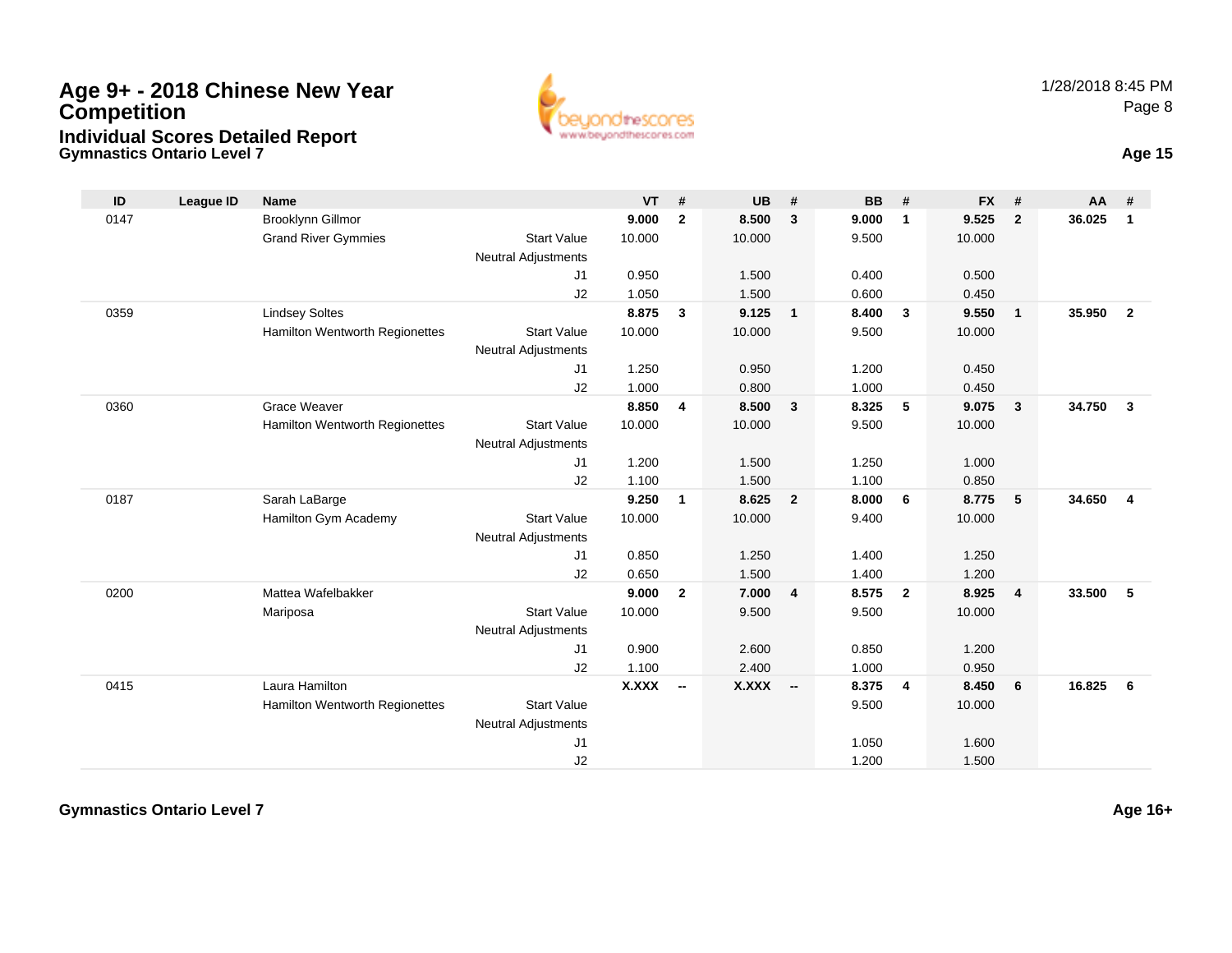| Age 9+ - 2018 Chinese New Year<br>Competition<br><b>Individual Scores Detailed Report</b> |                                     |                                                  | www.beyondthescores.com |                          |              |                          |              |                         |                 |                | 1/28/2018 8:45 PM | Page 9         |
|-------------------------------------------------------------------------------------------|-------------------------------------|--------------------------------------------------|-------------------------|--------------------------|--------------|--------------------------|--------------|-------------------------|-----------------|----------------|-------------------|----------------|
| <b>League ID</b><br>ID                                                                    | <b>Name</b>                         |                                                  | VT                      | #                        | <b>UB</b>    | $\pmb{\#}$               | <b>BB</b>    | #                       | <b>FX</b>       | #              | AA                | #              |
| 0487                                                                                      | Jia Di Renzo-Baty                   |                                                  | 8.975                   | $\mathbf{3}$             | 9.375        | $\overline{2}$           | 9.575        | $\overline{1}$          | 9.150           | $\mathbf{1}$   | 37.075            | $\overline{1}$ |
|                                                                                           | <b>Gymnastics Energy</b>            | <b>Start Value</b><br><b>Neutral Adjustments</b> | 10.000                  |                          | 10.000       |                          | 10.000       |                         | 10.000          |                |                   |                |
|                                                                                           |                                     | J1                                               | 0.950                   |                          | 0.650        |                          | 0.350        |                         | 0.900           |                |                   |                |
|                                                                                           |                                     | J2                                               | 1.100                   |                          | 0.600        |                          | 0.500        |                         | 0.800           |                |                   |                |
| 0526                                                                                      | Paige Norton                        |                                                  | 8.800                   | 6                        | 8.875        | 4                        | 9.225        | $\overline{2}$          | 9.100           | $\overline{2}$ | 36.000            | $\overline{2}$ |
|                                                                                           | <b>Gymnastics Energy</b>            | <b>Start Value</b><br><b>Neutral Adjustments</b> | 10.000                  |                          | 10.000       |                          | 10.000       |                         | 10.000          |                |                   |                |
|                                                                                           |                                     | J1                                               | 1.250                   |                          | 1.150        |                          | 0.850        |                         | 0.950           |                |                   |                |
|                                                                                           |                                     | J2                                               | 1.150                   |                          | 1.100        |                          | 0.700        |                         | 0.850           |                |                   |                |
| 0500                                                                                      | <b>Emilie Hamilton</b>              |                                                  | 9.150                   | $\overline{1}$           | 9.750        | $\mathbf{1}$             | 8.000        | 5                       | 9.000           | $\mathbf{3}$   | 35.900            | $\mathbf{3}$   |
|                                                                                           | <b>Gymnastics Energy</b>            | <b>Start Value</b><br><b>Neutral Adjustments</b> | 10.000                  |                          | 10.000       |                          | 9.500        |                         | 10.000          |                |                   |                |
|                                                                                           |                                     | J1                                               | 0.800                   |                          | 0.250        |                          | 1.500        |                         | 1.050           |                |                   |                |
|                                                                                           |                                     | J2                                               | 0.900                   |                          | 0.250        |                          | 1.500        |                         | 0.950           |                |                   |                |
| 0169                                                                                      | Esmé Higgon                         |                                                  | 8.850                   | $\overline{4}$           | 9.000        | $\mathbf{3}$             | 8.200        | $\overline{\mathbf{4}}$ | 9.150           | $\mathbf{1}$   | 35.200            | 4              |
|                                                                                           | <b>GW Elites</b>                    | <b>Start Value</b><br><b>Neutral Adjustments</b> | 10.000                  |                          | 10.000       |                          | 9.500        |                         | 10.000          |                |                   |                |
|                                                                                           |                                     | J1                                               | 1.150                   |                          | 0.900        |                          | 1.200        |                         | 0.950           |                |                   |                |
|                                                                                           |                                     | J2                                               | 1.150                   |                          | 1.100        |                          | 1.400        |                         | 0.750           |                |                   |                |
| 0354                                                                                      | <b>Reese Bottos</b>                 |                                                  | 8.825                   | 5                        | 8.000        | 5                        | 8.500        | $\mathbf{3}$            | 8.675           | 4              | 34.000            | - 5            |
|                                                                                           | Hamilton Wentworth Regionettes      | <b>Start Value</b><br><b>Neutral Adjustments</b> | 10.000                  |                          | 10.000       |                          | 10.000       |                         | 10.000          |                |                   |                |
|                                                                                           |                                     | J1                                               | 1.150                   |                          | 2.100        |                          | 1.400        |                         | 1.150           |                |                   |                |
|                                                                                           |                                     | J2                                               | 1.200                   |                          | 1.900        |                          | 1.600        |                         | 1.500           |                |                   |                |
| 0053                                                                                      | Megan Gooch                         |                                                  | 9.125                   | $\overline{2}$           | 6.600        | $\overline{7}$           | 7.750        | $\overline{7}$          | 9.100           | $\overline{2}$ | 32.575            | 6              |
|                                                                                           | Blenheim-Kent                       | <b>Start Value</b><br><b>Neutral Adjustments</b> | 10.000                  |                          | 8.700        |                          | 9.500        |                         | 10.000          |                |                   |                |
|                                                                                           |                                     | J1                                               | 0.800                   |                          | 2.100        |                          | 1.600        |                         | 0.850           |                |                   |                |
|                                                                                           |                                     | J2                                               | 0.950                   |                          | 2.100        |                          | 1.900        |                         | 0.950           |                |                   |                |
| 0060                                                                                      | Christine VanNooten                 |                                                  | 8.475                   | $\overline{7}$           | 6.850        | 6                        | 7.975        | 6                       | 8.450           | 5              | 31.750            | $\overline{7}$ |
|                                                                                           | Blenheim-Kent                       | <b>Start Value</b><br><b>Neutral Adjustments</b> | 10.000                  |                          | 10.000       |                          | 9.500        |                         | 10.000          |                |                   |                |
|                                                                                           |                                     | J1                                               | 1.650                   |                          | 3.000        |                          | 1.650        |                         | 1.500           |                |                   |                |
|                                                                                           |                                     | J2                                               | 1.400                   |                          | 3.300        |                          | 1.400        |                         | 1.600           |                |                   |                |
| 0600                                                                                      | Juliette Klein<br>Niagara Acro Cats | <b>Start Value</b>                               | <b>X.XXX</b>            | $\overline{\phantom{a}}$ | <b>X.XXX</b> | $\overline{\phantom{a}}$ | <b>X.XXX</b> | --                      | 9.100<br>10.000 | $\overline{2}$ | 9.100             | 8              |

ø

Neutral Adjustments

 J1 $1$  0.950